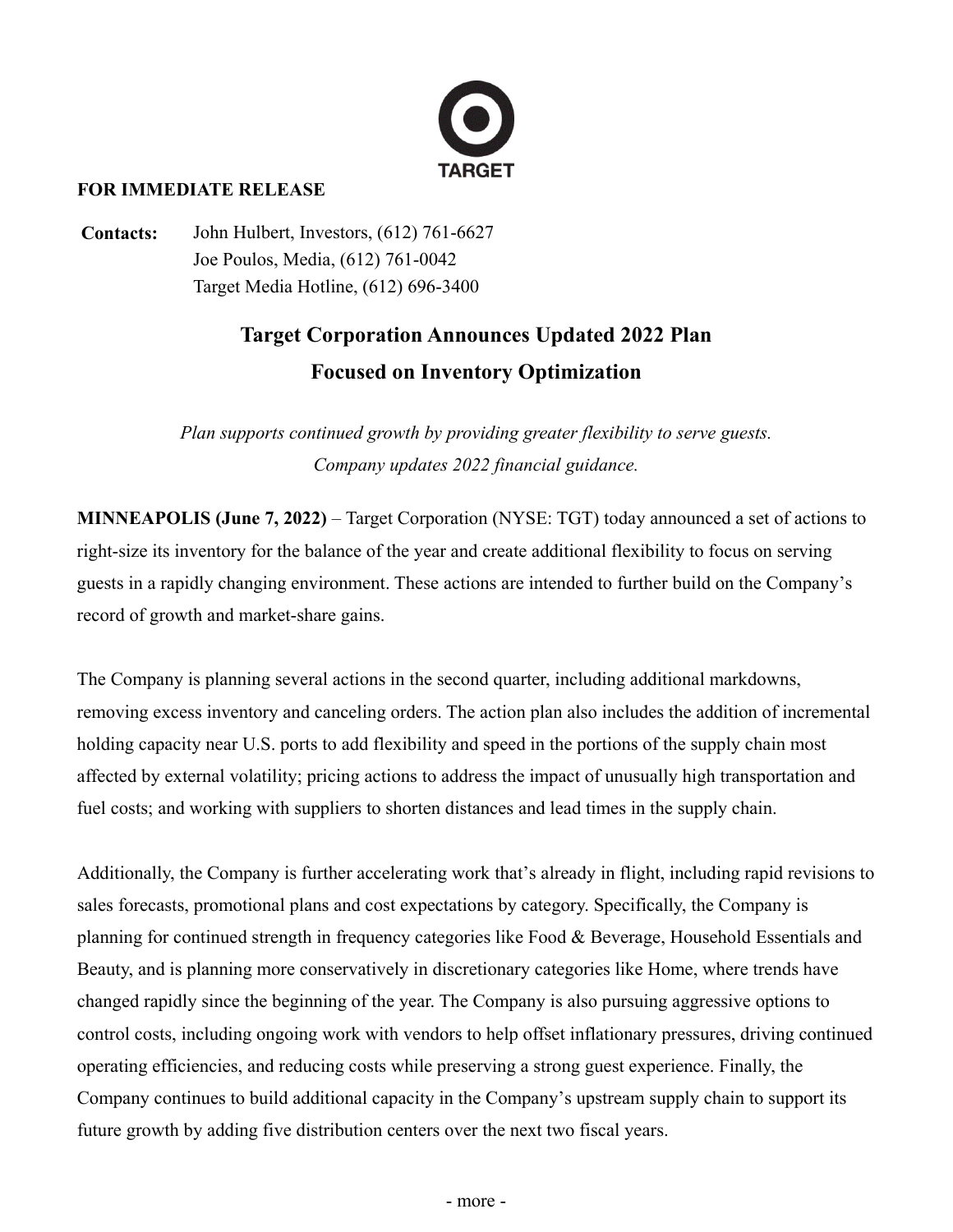All of the actions announced today are the result of the Company's ongoing assessment of current industry performance, the operating environment and consumer trends.

"Target's business continues to generate healthy increases in traffic and sales, despite sustained volatility in the macro environment, including shifting consumer buying patterns and rapidly changing operating conditions. Since we reported our first quarter results, we have continued to monitor external conditions and have determined the necessary actions to remain nimble in the current environment. The additional steps we are announcing today will ensure that we deliver for our guests while driving further growth. While these decisions will result in additional costs in the second quarter, we're confident this rapid response will pay off for our business and our shareholders over time, resulting in improved profitability in the second half of the year and beyond," said Brian Cornell, chairman and chief executive officer of Target Corporation.

## **Guidance Updates**

In light of the decisions announced today, and based on the Company's current expectations for the economy and consumer environment, Target now expects its second-quarter operating margin rate will be in a range around 2%. For the back half of the year, Target now expects an operating margin rate in a range around 6%, a rate that would exceed the Company's average Fall season performance in the years leading up to the pandemic.

The company continues to expect full-year revenue growth in the low- to mid-single digit range, and expects to maintain or gain market share in 2022.